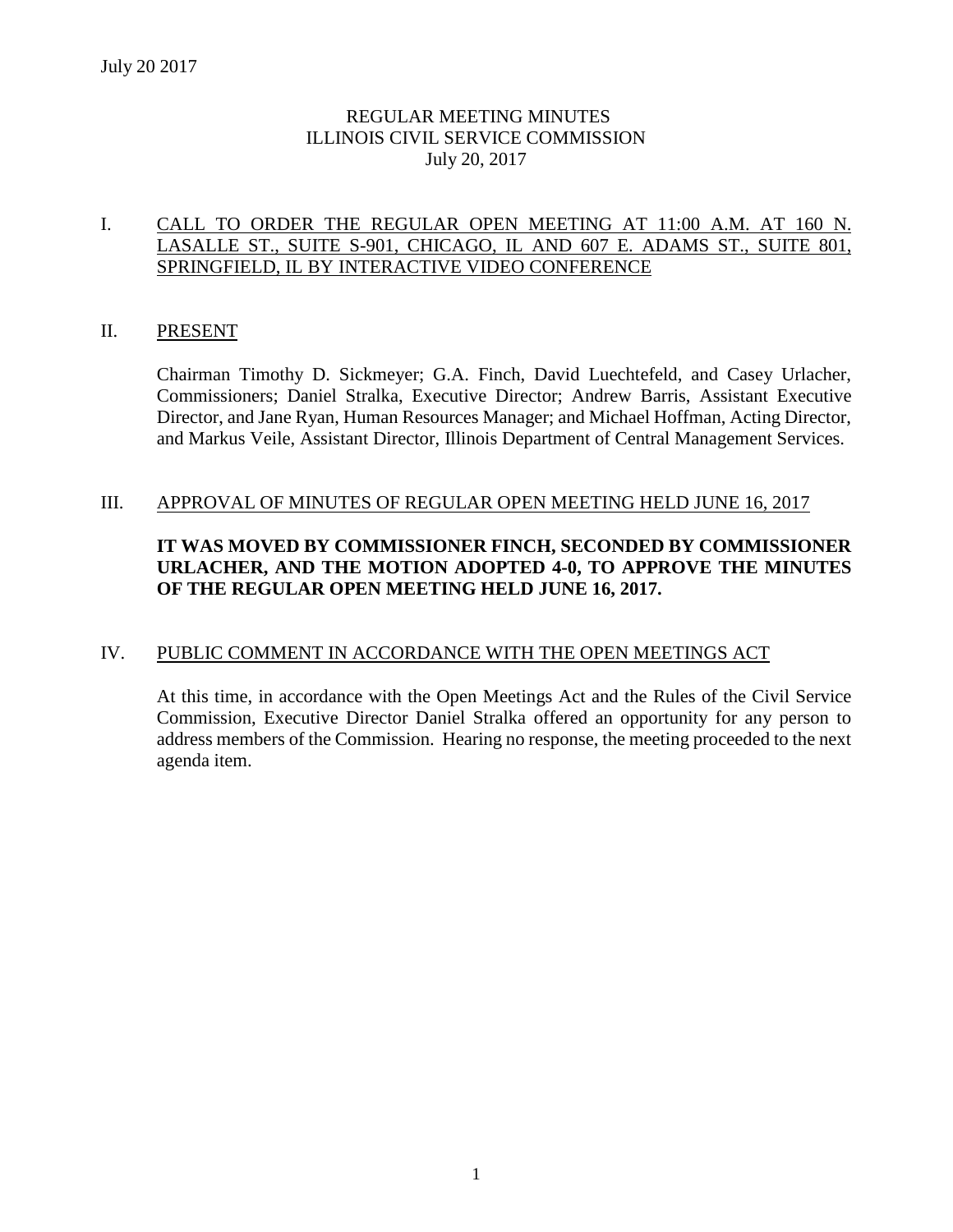#### $V_{\cdot}$ EXEMPTIONS UNDER SECTION  $4d(3)$  OF THE PERSONNEL CODE

# A. Report on Exempt Positions from Department of Central Management Services

|               | Total            | Number of Exempt |
|---------------|------------------|------------------|
| <u>Agency</u> | <b>Employees</b> | Positions        |
|               |                  |                  |
|               |                  |                  |
|               |                  |                  |
|               |                  |                  |
|               |                  |                  |
|               |                  |                  |
|               |                  |                  |
|               |                  |                  |
|               |                  |                  |
|               |                  |                  |
|               |                  |                  |
|               |                  |                  |
|               |                  |                  |
|               |                  |                  |
|               |                  |                  |
|               |                  |                  |
|               |                  |                  |
|               |                  |                  |
|               |                  |                  |
|               |                  |                  |
|               |                  |                  |
|               |                  |                  |
|               |                  |                  |
|               |                  |                  |
|               |                  |                  |
|               |                  |                  |
|               |                  |                  |
|               |                  |                  |
|               |                  |                  |
|               |                  |                  |
|               |                  |                  |
|               |                  |                  |
|               |                  |                  |
|               |                  |                  |
|               |                  |                  |
|               |                  |                  |
|               |                  |                  |
|               |                  |                  |
|               |                  |                  |
|               |                  |                  |
|               |                  |                  |
|               |                  |                  |
|               |                  |                  |
|               |                  |                  |
|               |                  |                  |
|               |                  |                  |
|               |                  |                  |
|               |                  |                  |
|               |                  |                  |
|               |                  |                  |
|               |                  |                  |
|               |                  |                  |
|               |                  |                  |
|               |                  |                  |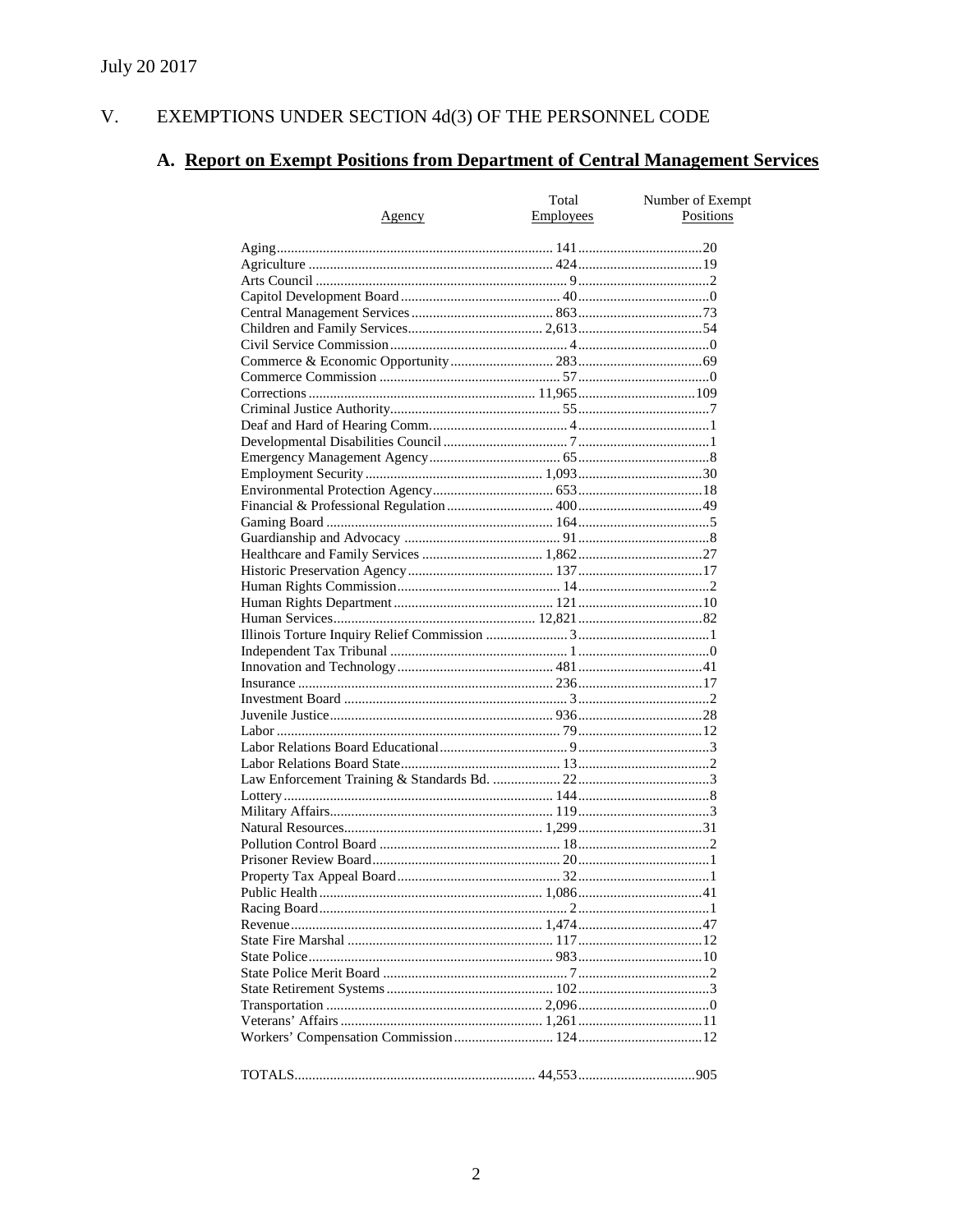# **B. Governing Rule – Section 1.142 Jurisdiction B Exemptions**

- a) The Civil Service Commission shall exercise its judgment when determining whether a position qualifies for exemption from Jurisdiction B under Section 4d(3) of the Personnel Code. The Commission will consider any or all of the following factors inherent in the position and any other factors deemed relevant to the request for exemption:
	- 1) The amount and scope of principal policy making authority;
	- 2) The amount and scope of principal policy administering authority;
	- 3) The amount of independent authority to represent the agency, board or commission to individuals, legislators, organizations or other agencies relative to programmatic responsibilities;
	- 4) The capability to bind the agency, board or commission to a course of action;
	- 5) The nature of the program for which the position has principal policy responsibility;
	- 6) The placement of the position on the organizational chart of the agency, board or commission;
	- 7) The mission, size and geographical scope of the organizational entity or program within the agency, board or commission to which the position is allocated or detailed.
- b) The Commission may, upon its own action after 30 days notice to the Director of Central Management Services or upon the recommendation of the Director of the Department of Central Management Services, rescind the exemption of any position that no longer meets the requirements for exemption set forth in subsection (a). However, rescission of an exemption shall be approved after the Commission has determined that an adequate level of managerial control exists in exempt status that will insure responsive and accountable administrative control of the programs of the agency, board or commission.
- c) For all positions currently exempt by action of the Commission, the Director of Central Management Services shall inform the Commission promptly in writing of all changes in essential functions, reporting structure, working title, work location, position title, position number or specialized knowledge, skills, abilities, licensure or certification.
- d) Prior to granting an exemption from Jurisdiction B under Section 4d(3) of the Personnel Code, the Commission will notify the incumbent of the position, if any, of its proposed action. The incumbent may appear at the Commission meeting at which action is to be taken and present objections to the exemption request.

(Source: Amended at 34 Ill. Reg. 3485, effective March 3, 2010)

\* \* \*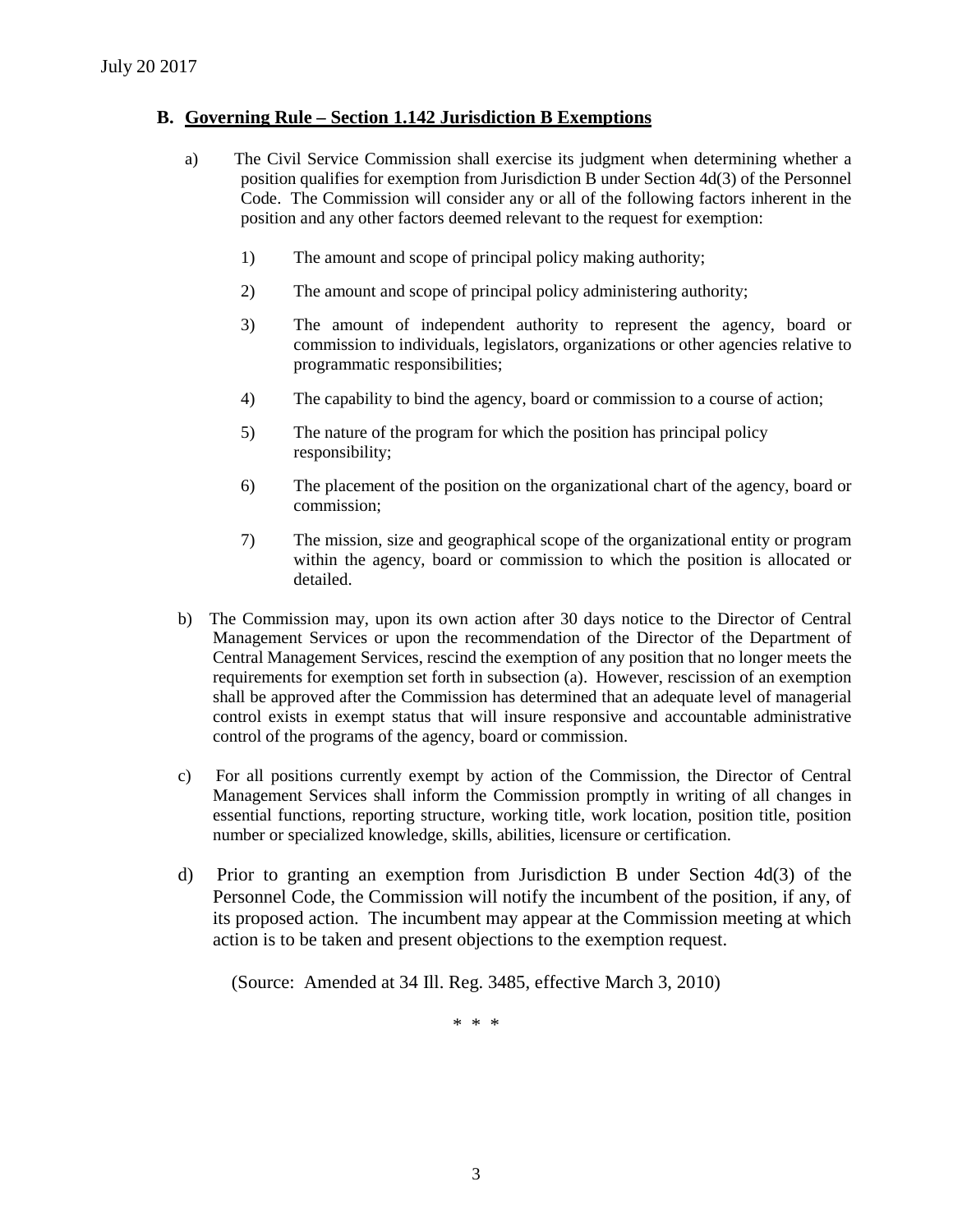# **C. None submitted**

# VI. CLASS SPECIFICATIONS

### **A. Governing Rule – Section 1.45 Classification Plan**

The Commission will review the class specifications requiring Commission approval under the Classification Plan and will approve those that meet the requirements of the Personnel Code and Personnel Rules and conform to the following accepted principles of position classification:

- a) The specifications are descriptive of the work being done or that will be done;
- b) Identifiable differentials are set forth among classes that are sufficiently significant to permit the assignment of individual positions to the appropriate class;
- c) Reasonable career promotional opportunities are provided;
- d) The specifications provide a reasonable and valid basis for selection screening by merit examinations;
- e) All requirements of the positions are consistent with classes similar in difficulty, complexity and nature of work.

# **B. None submitted**

# **IT WAS MOVED BY COMMISSIONER URLACHER, SECONDED BY COMMISSIONER FINCH, AND THE MOTION ADOPTED 4-0 TO DISAPPROVE ANY CLASS SPECIFICATIONS RECEIVED BY THE COMMISSION STAFF NOT CONTAINED IN THIS AGENDA TO ALLOW ADEQUATE STUDY.**

# VII. PERSONNEL RULES

# **A. Civil Service Commission Governing Rule – Section 1.310 Personnel Rules**

The Commission has power to disapprove new rules or amendments to existing rules submitted by the Director of Central Management Services. Such proposed new rules or amendments of existing rules submitted to the Commission shall be accompanied by a report of proceedings attending the prior public hearing required by law with respect to them. If the Commission does not disapprove new rules or any amendment to existing rules within 30 days following the receipt from the Director of Central Management Services, the new rules or amendments have the force and effect of law after filing by the Director with the Secretary of State.

#### **B. None submitted**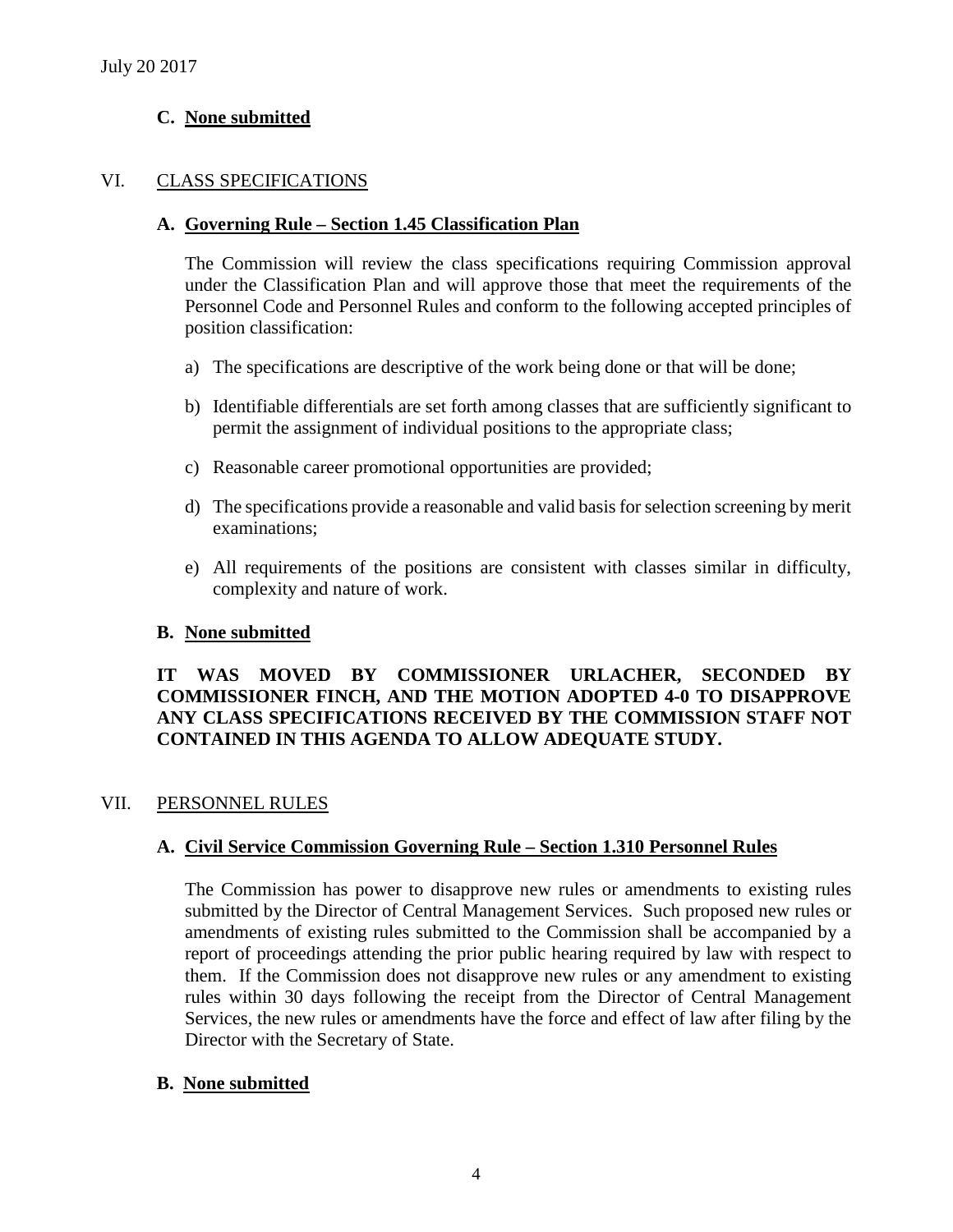**IT WAS MOVED BY COMMISSIONER URLACHER, SECONDED BY COMMISSIONER LUECHTEFELD, AND THE MOTION ADOPTED 4-0 TO DISAPPROVE ANY AMENDMENTS TO PERSONNEL RULES RECEIVED BY THE COMMISSION STAFF BUT NOT CONTAINED IN THIS AGENDA TO ALLOW ADEQUATE STUDY.** 

### VIII. MOTION TO CLOSE A PORTION OF THE MEETING

**IT WAS MOVED BY COMMISSIONER URLACHER, SECONDED BY COMMISSIONER FINCH, AND BY ROLL CALL VOTE THE MOTION ADOPTED 4-0 TO CLOSE A PORTION OF THE MEETING PURSUANT TO SUBSECTIONS 2(c)(1), 2(c)(4), AND 2(c)(11) OF THE OPEN MEETINGS ACT.**

| SICKMEYER   | YES  | <b>FINCH</b>    | YES |
|-------------|------|-----------------|-----|
| LUECHTEFELD | YES. | <b>URLACHER</b> | YES |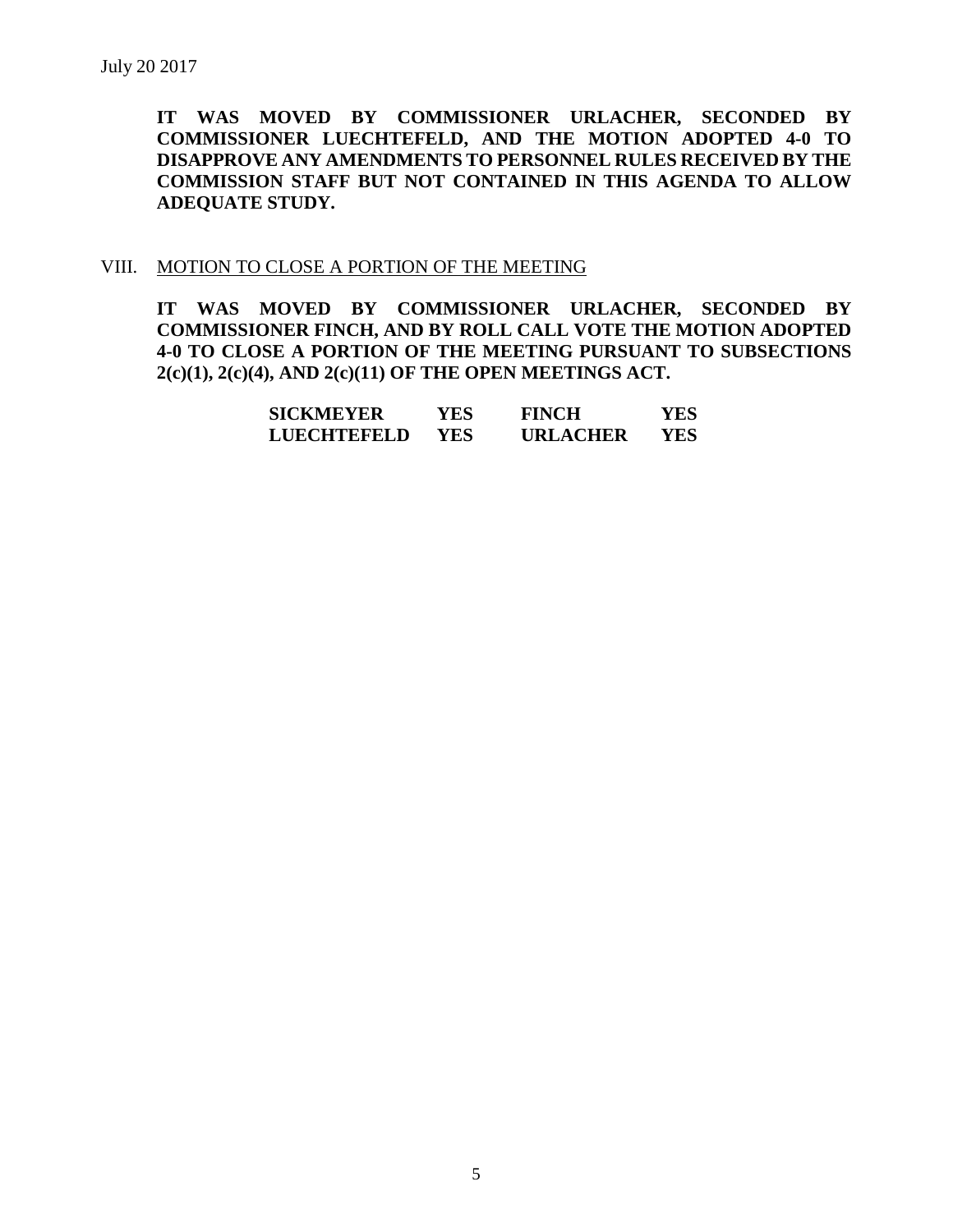# IX. RECONVENE THE OPEN MEETING

Upon due and proper notice, the regular open meeting of the Illinois Civil Service Commission was reconvened at 160 N. LaSalle St., Suite S-901, Chicago, IL and 607 E. Adams St., Suite 801, Springfield, IL by interactive video conference at 11:14 a.m.

# PRESENT

Chairman Timothy D. Sickmeyer; G.A. Finch, David Luechtefeld, and Casey Urlacher, Commissioners; Daniel Stralka, Executive Director; Andrew Barris, Assistant Executive Director, and Jane Ryan, Human Resources Manager; and Michael Hoffman, Acting Director, and Markus Veile, Assistant Director, Illinois Department of Central Management Services.

# X. NON-MERIT APPOINTMENT REPORT

Set forth below is the number of consecutive non-merit appointments made by each agency as reported by Central Management Services. There has been a meeting with Central Management Services to discuss these reports.

| Agency                                   | 5/31/17        | 6/30/17               | 6/30/16        |
|------------------------------------------|----------------|-----------------------|----------------|
| Agriculture                              | 1              | 17                    | 3              |
| <b>Central Management Services</b>       | 3              | 7                     | 8              |
| <b>Children and Family Services</b>      | 1              | 1                     | $\overline{2}$ |
| Commerce and Economic Opportunity        | 3              | $\overline{2}$        | 0              |
| <b>Emergency Management Agency</b>       | $\overline{0}$ | 0                     | 1              |
| <b>Employment Security</b>               | 0              | $\overline{2}$        | 3              |
| Financial and Professional Regulation    | 1              | 1                     | $\overline{2}$ |
| Guardianship and Advocacy                | 1              | $\overline{2}$        | 0              |
| <b>Healthcare and Family Services</b>    | 6              | 7                     | 5              |
| <b>Historic Preservation Agency</b>      | $\overline{0}$ | 10                    | 1              |
| Human Rights Department                  | 0              | 0                     | 1              |
| <b>Human Services</b>                    | 13             | 15                    | 14             |
| Insurance                                | 0              | 0                     | 2              |
| Juvenile Justice                         | 1              | $\mathbf{0}$          | 0              |
| <b>Labor Relations Board-Educational</b> | 1              | 2                     | 0              |
| Lottery                                  | 1              | 1                     | 0              |
| <b>Natural Resources</b>                 | 10             | 57                    | 36             |
| Property Tax Appeal Board                | 1              | 1                     | $\Omega$       |
| Public Health                            | 0              | $\overline{2}$        | 0              |
| Revenue                                  | 1              | 1                     | 0              |
| <b>State Fire Marshal</b>                | $\overline{2}$ | 1                     | 0              |
| <b>State Police</b>                      | 1              | $\boldsymbol{\Delta}$ | 0              |
| <b>State Retirement Systems</b>          | 1              | $\boldsymbol{\Delta}$ | 4              |
| Transportation                           | 0              | 1                     | 0              |
| Veterans' Affairs                        | $\overline{2}$ | $\overline{2}$        | 0              |
| <b>Workers' Compensation Commission</b>  | $\Omega$       | 1                     | 3              |
| <b>Totals</b>                            | 50             | 141                   | 85             |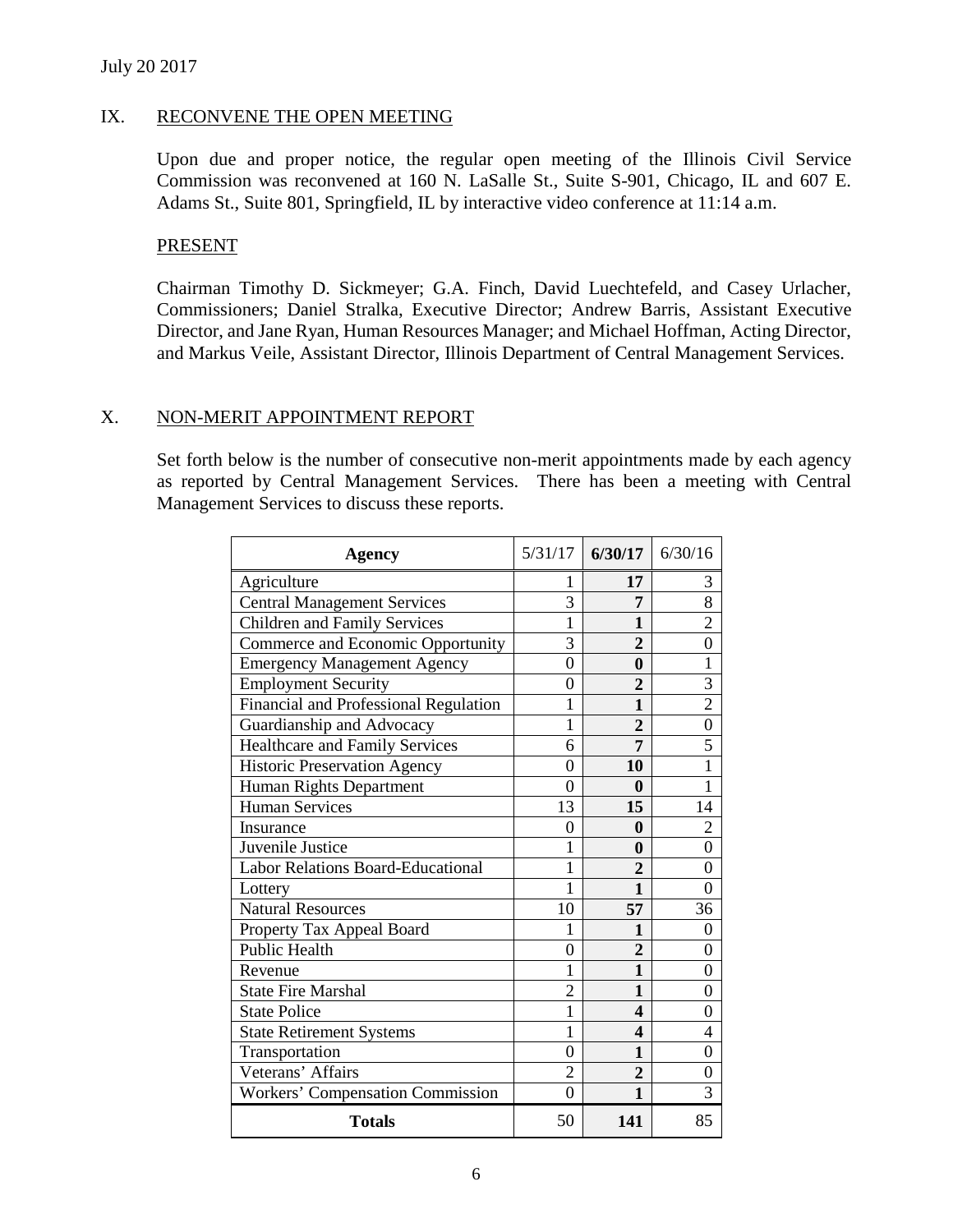# XI. PUBLICLY ANNOUNCED DECISION RESULTING FROM APPEAL

### **DA-41-17**

| Employee    | Kevin B. Kennedy      | Appeal Date   | 4/20/17                          |
|-------------|-----------------------|---------------|----------------------------------|
| Agency      | <b>Human Services</b> | Decision Date | 7/10/17                          |
| Appeal Type | Discharge             | Proposal for  | 60-day suspension plus duration  |
| ALJ         | <b>Andrew Barris</b>  | Decision      | of suspension pending discharge. |

**IT WAS MOVED BY COMMISSIONER URLACHER, SECONDED BY COMMISSIONER FINCH, AND BY ROLL CALL VOTE OF 4-0 THE MOTION ADOPTED TO AFFIRM AND ADOPT THE FINDINGS OF FACT OF SAID PROPOSAL AND PARTIALLY AFFIRM AND ADOPT THE CONCLUSIONS OF LAW OF SAID PROPOSAL WHILE MODIFYING THE RECOMMENDATION THAT A 60-DAY SUSPENSION PLUS THE SUSPENSION PENDING DISCHARGE IS THE APPROPRIATE LEVEL OF DISCIPLINE TO BE IMPOSED. THE COMMISSION DETERMINED THAT A 15-DAY SUSPENSION WAS WARRANTED BECAUSE OF THE FOLLOWING:**

- **THE RESPONDENT'S CONTINUOUS SERVICE DATE OF SEPTEMBER 4, 2007 IN ADDITION TO PREVIOUSLY WORKING SEVEN YEARS AND SEVEN MONTHS AT THE JACKSONVILLE DEVELOPMENTAL CENTER FROM 1991 TO 1998.**
- **THE RESPONDENT'S PERFORMANCE EVALUATIONS ALWAYS MET OR EXCEEDED EXPECTATIONS.**
- **THERE IS NO EVIDENCE THAT THE RESPONDENT HAS PREVIOUSLY RECEIVED ANY DISCIPLINE IN HIS EMPLOYMENT LET ALONE DISCIPLINE RELATED TO THE CHARGES AT ISSUE IN THIS DISCHARGE APPEAL.**
- **THE EVIDENCE INDICATES THAT PATTI SCANLON MADE LITTLE TO NO EFFORT TO AVOID CONTACT WITH THE RESPONDENT WHILE ALSO EXAGGERATING THE SEVERITY OF THE CONTACT TO MAKE IT APPEAR THAT THE RESPONDENT'S ACTIONS WERE MORE EGREGIOUS.**
- **THE RESPONDENT ACKNOWLEDGED THAT UNINTENTIONAL PHYSICAL CONTACT MIGHT HAVE OCCURRED.**

| <b>SICKMEYER</b>   | YES.       | <b>FINCH</b>    | YES |
|--------------------|------------|-----------------|-----|
| <b>LUECHTEFELD</b> | <b>YES</b> | <b>URLACHER</b> | YES |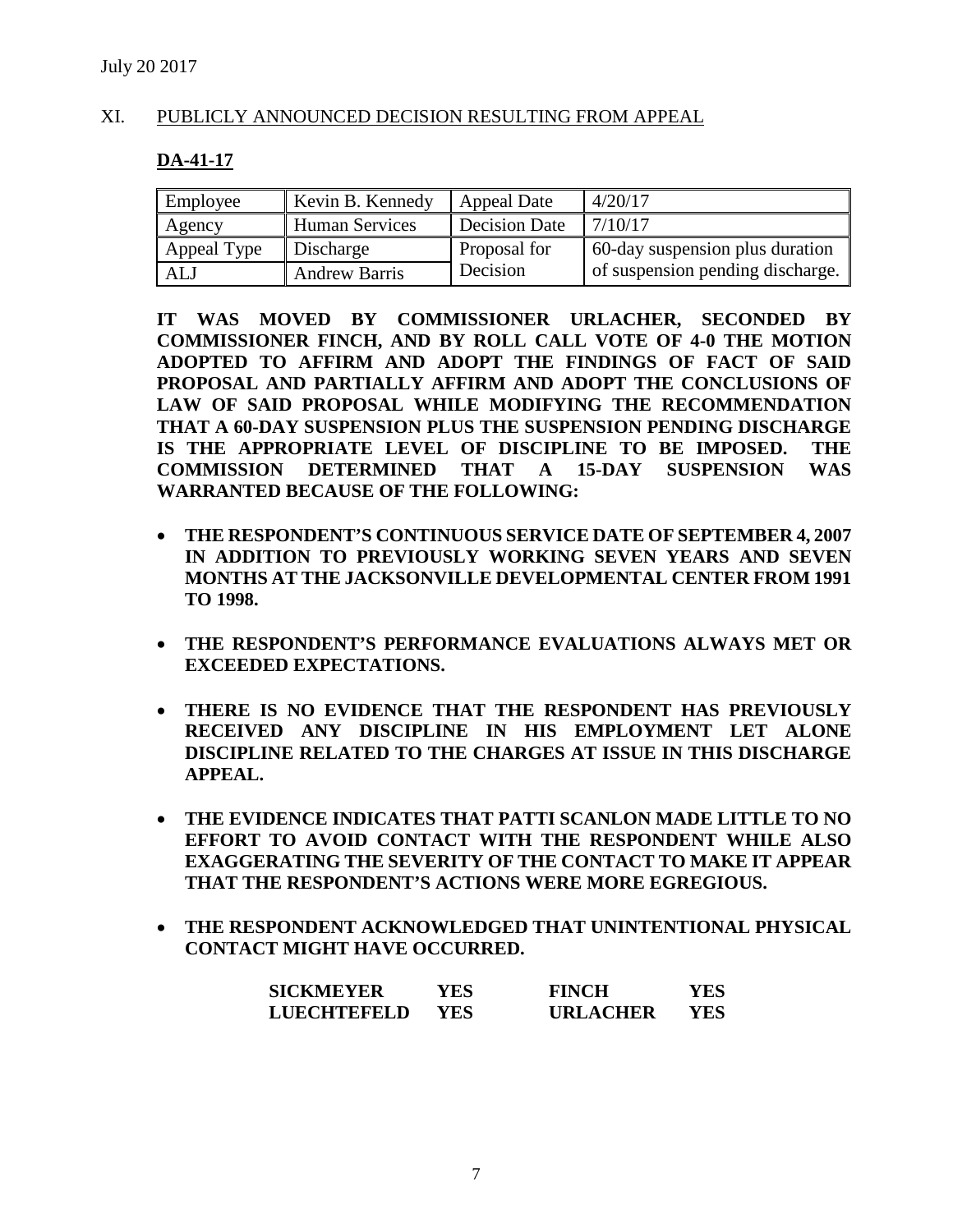# XII. APPEAL TERMINATED WITHOUT DECISION ON THE MERITS

### **S-48-17**

| Employee    | Annamma Job           | <b>Appeal Date</b> | 6/28/17                                       |
|-------------|-----------------------|--------------------|-----------------------------------------------|
| Agency      | <b>Human Services</b> | Decision Date      | 7/11/17                                       |
| Appeal Type | Suspension            |                    | Proposal for Decision   Dismissed; withdrawn. |
| ALJ         | Daniel Stralka        |                    |                                               |

# **IT WAS MOVED BY COMMISSIONER URLACHER, SECONDED BY COMMISSIONER LUECHTEFELD, AND BY ROLL CALL VOTE OF 4-0 THE MOTION ADOPTED TO AFFIRM AND ADOPT THE PROPOSAL FOR DECISION OF THE ADMINISTRATIVE LAW JUDGE TO DISMISS THE APPEAL.**

| <b>SICKMEYER</b>   | YES. | <b>FINCH</b>    | YES. |
|--------------------|------|-----------------|------|
| <b>LUECHTEFELD</b> | YES. | <b>URLACHER</b> | YES  |

#### XIII. STAFF REPORT

Executive Director Daniel Stralka reported:

 $\triangleright$  Notice of the Commission's change in 2017 meeting schedule was published in the Illinois Times. While the notice contained an error in the Commission's address, Assistant Executive Director Barris indicated it was in substantial compliance with the Open Meetings Act so there was no need to republish. It was the consensus of the Commission that a copy of this notice be attached to the Meeting Minutes.

Assistant Executive Director Andrew Barris reported:

 Central Management Services provided statistics for the CMS grievance process between July 1, 2016 and June 30, 2017. The number of grievances at the fourth level on July 1, 2016 was 18. The number of grievances at the 4th level as of June 30, 2017 was 16. The number of 4<sup>th</sup> level hearings between those dates was zero. The number of grievances that were dismissed/withdrawn/resolved without a hearing was six. The number of grievances that were addressed through the expedited process was zero. The number of grievances that were moved to the 4<sup>th</sup> level was four. John Terranova of CMS provided the statistics and stated that they were in the process of scheduling the remaining grievances and contacting the grievants. Barris inquired about the status of amending the Personnel Rules regarding an expedited grievance process and Jennifer Weidman of CMS responded that no one had chosen the expedited method yet. On July 12 and July 19, 2017 Barris inquired about the status of the rules and is awaiting a response. Commissioner Luechtefeld inquired about the use of the expedited process and Barris confirmed that it was a method to be used once the rules were amended. The Director of CMS Michael Hoffman confirmed that CMS would inform the Commission about the process of amending the rules.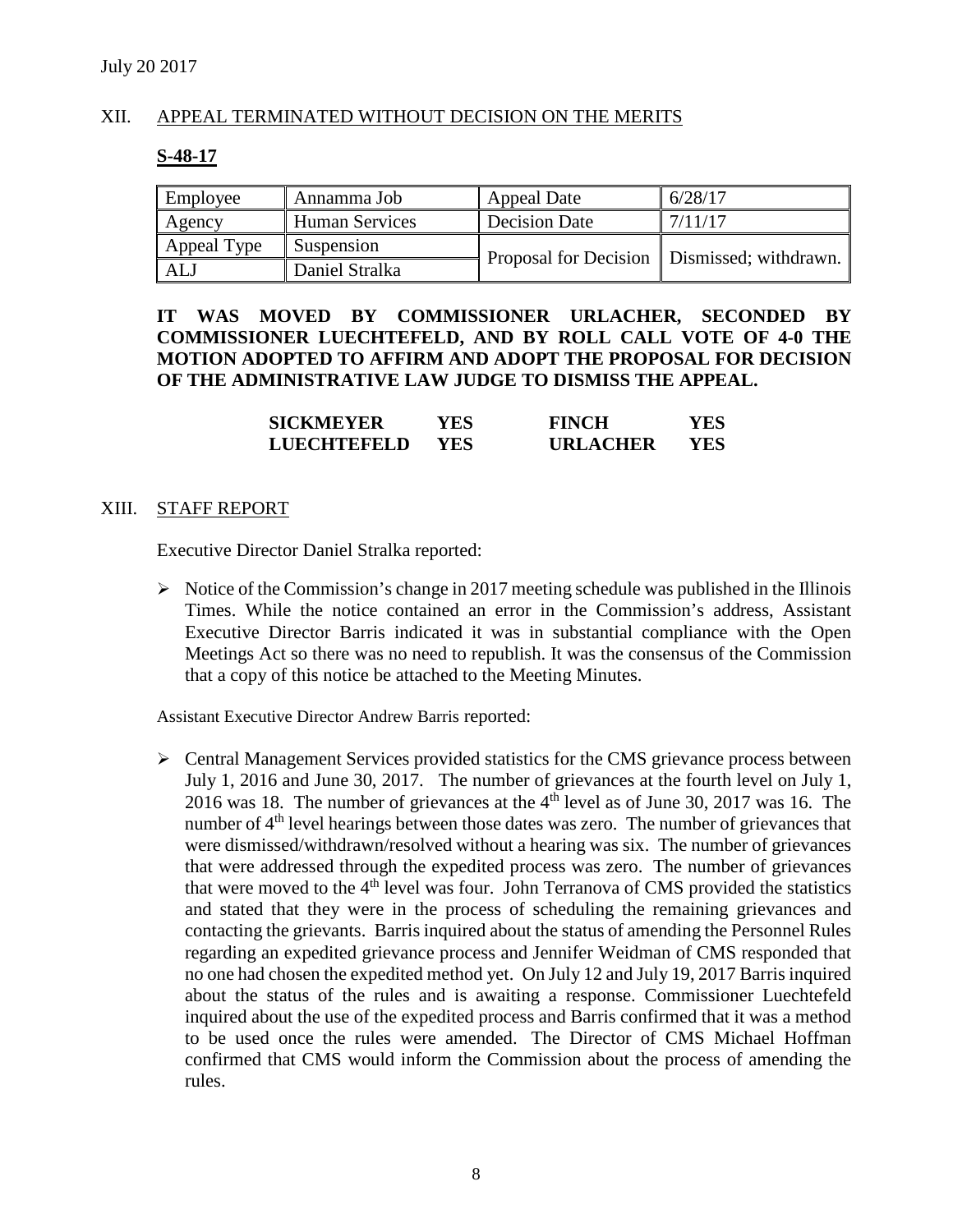Executive Director Daniel Stralka reported:

- $\triangleright$  The Commission suffered a sporadic computer outage that lasted from June 28 to July 11. Staff was unable to access files on a regular basis which led to general decline in productivity including the Kennedy decision on today's agenda. It apparently was caused by a "worm" at the Department of Veterans' Affairs and affected multiple agencies. The problem now appears to be remedied.
- $\triangleright$  Staff had their first telephone conference with technical staff from the Department of Innovation and Technology about the three reports the Commission receives including the Consecutive Non-Merit Appointment report. With the assistance of staff from the Department of Central Management Services we have started the process to reassess the underlying criteria of these reports and determine if changes need to be and whether the reports are still feasible.
- $\triangleright$  The Commission's FY18 appropriation was recently passed. The following information relates to the appropriation:
	- o It is a true lump sum in the amount of \$416,900
	- o This represents a 7% reduction from the requested amount
	- $\circ$  The bill allows for payment of outstanding FY16 & FY17 invoices. The Commission has the following amounts of unpaid vouchers:
		- FY17 unpaid vouchers \$78,272.85. The Commission has not paid any FY17 voucher.
		- FY16 unpaid vouchers \$44,336.75.
	- o Prompt Payment Interest on these unpaid vouchers will come out of the Commission's appropriation.
	- o Some FY16 invoices are being paid under vendor payment plans or are in the Court of Claims.
	- o He came up with a priority order of payments as follows:
		- **Pay as much of the outstanding FY16 rent as possible since the landlord has** been complaining the loudest and the longest.
		- Pay the outstanding postage invoice and the FY16 postage meter bill. That will unfreeze the postage meter so it can be used again.
		- Pay off an outstanding FY16 office supplies bill which will hopefully allow the Commission to order office supplies again. The Commission is down to 16 reams of paper.
		- **Pay off FY17 travel and other invoices incurred by the Commissioners and** staff.

Chairman Sickmeyer inquired when bill payment will begin. Executive Director Stralka replied in mid-August after he has had an opportunity to calculate how much of the appropriation will be needed to cover personnel expenses for the year.